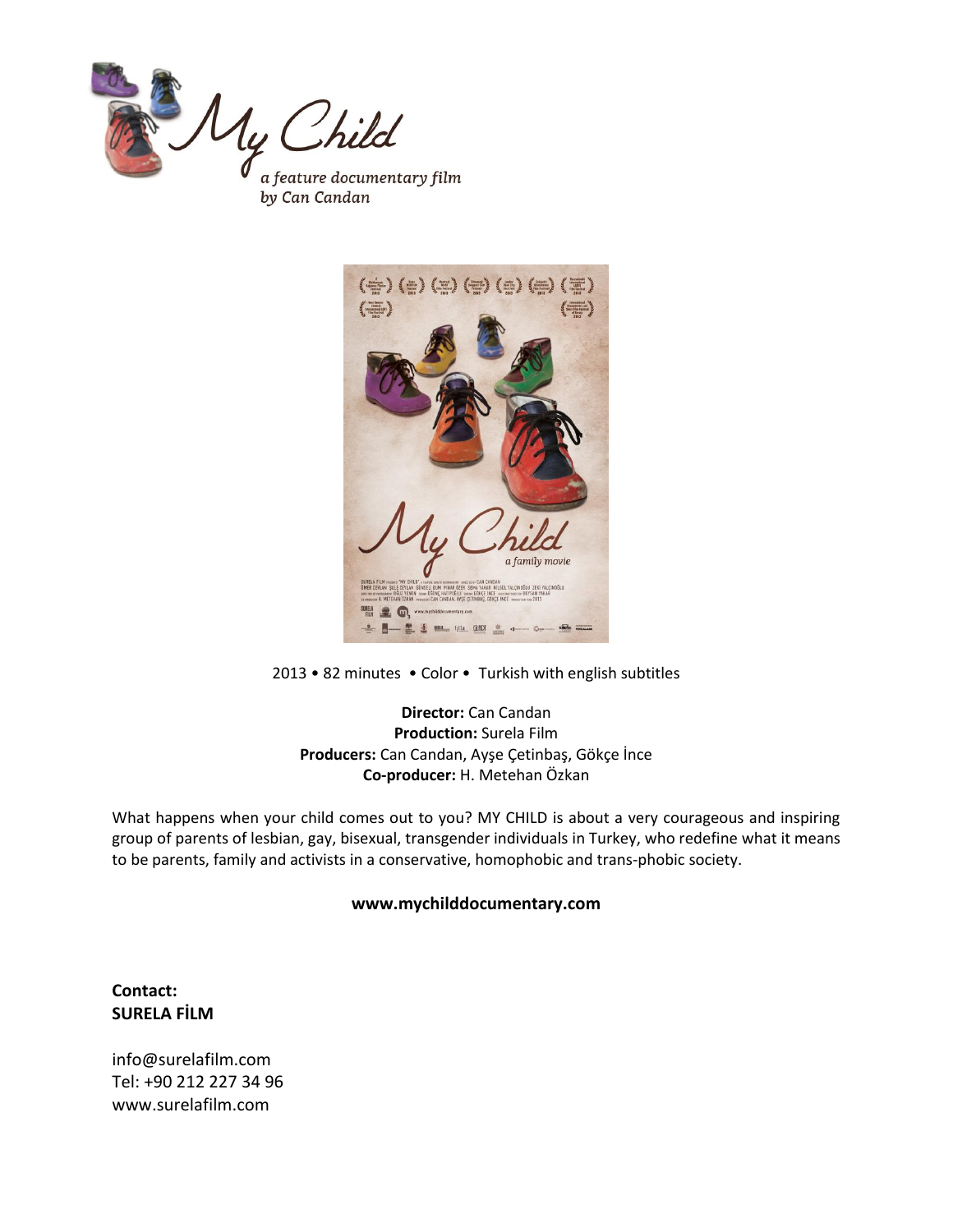

# **Synopsis**

"My Child" is a feature documentary about a very courageous and inspiring group of mothers and fathers in Turkey, who are parents of lesbian, gay, bisexual, trans-gender individuals. They have not only gone through the difficult path of accepting their children for who they are, but also have taken the next step to share their experiences with other LGBT families and the public. In "My Child" seven parents intimately share their experiences with the viewer, as they redefine what it means to be parents, family, and activists in this conservative, homophobic and trans-phobic society.

In five homes in Istanbul, Turkey, seven parents of LGBT individuals talk about their experiences of becoming parents; about their children growing up and opening up to them; about the difficult path they had to go through in dealing with this; about themselves opening up to their families, and relearning how to be a parent. They talk about themes such as denial, trauma, helplessness, fear, shame, acceptance, and re-birth. They say nothing has prepared them for this experience. None of the parenting guides, nothing passed on from their elders or schooling mentioned how one could be a parent of a LGBT child. They had to learn it from scratch. When they talk about how they experienced the coming out of their children, they refer to it as the death of a child and birth of a new one. They say this extremely traumatic experience has also led to their own rebirth, as they have been questioning what it means to be an individual, to be true to oneself, and to be a parent. In a conservative society, where family ties are important, they had to deal with their fears about what "others" would say, whether they would be ostracized if they were to come out to their own parents, families, and friends. They say that they are very lucky that they have children who have come out to them and their children have become their teachers in this process.

In their weekly meeting, as members of the support and advocacy group LISTAG, together with two LGBT-rights activists, who have been supporting LISTAG since its inception, we witness their activism for visibility, acceptance, and equal rights. At a monthly meeting, we sit with the parents and the volunteer psychologists where issues such as sexuality, sexual identities, orientation and transformations one goes through are discussed. There we meet other LGBT parents as well. At a monthly dinner party, we meet their children for the first time. Also, parents and children from other cities join us. At the end of the film, in preparation for the annual Pride March in Istanbul, the parents and activists meet up to make the signs and banners they will be using at the march. In the Pride March, the parents march with their banners as they are joined by thousands.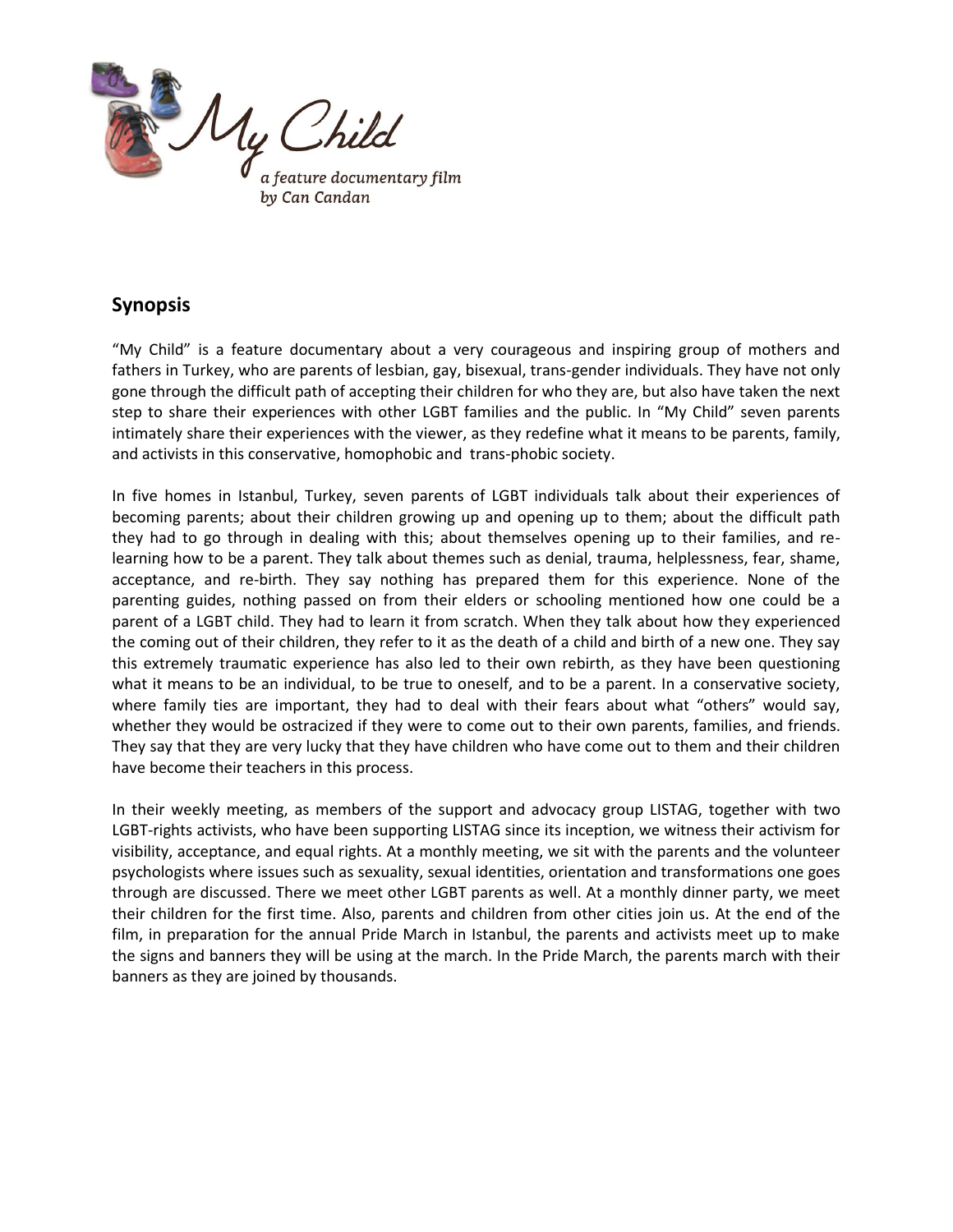

## **DIRECTOR'S BIOGRAPHY**

Can Candan is a documentary filmmaker and an academician. He holds a BA from Hampshire College (USA) in film and video, and an MFA (a terminal degree) from Temple University (USA) in film and media arts. His works have been screened internationally at festivals, conferences, in galleries and on television. His documentaries include "Boycott Coke" (1989), "Exodus" (1991), "DuvarlarMauernWalls" (2000), "3 Hours" (2008). He has taught film and video courses and workshops, both in universities and media education centers in the United States and in Turkey. Between 2000-2005, he was a faculty member, department chair and director of the MA program at Istanbul Bilgi University's Film and TV department. Between 2005-2009, he taught at Sabancı University and since 2007, he has been a faculty member at Boğaziçi University in Istanbul, Turkey. He is also a founding member of docIstanbul - Center for Documentary Studies. "**My Child**" is his third feature documentary film.

#### **FILMOGRAPHY**

Boycott Coke (1989), Exodus (1991) DuvarlarMauernWalls (2000), 3 Hours (2008), My Child (2013)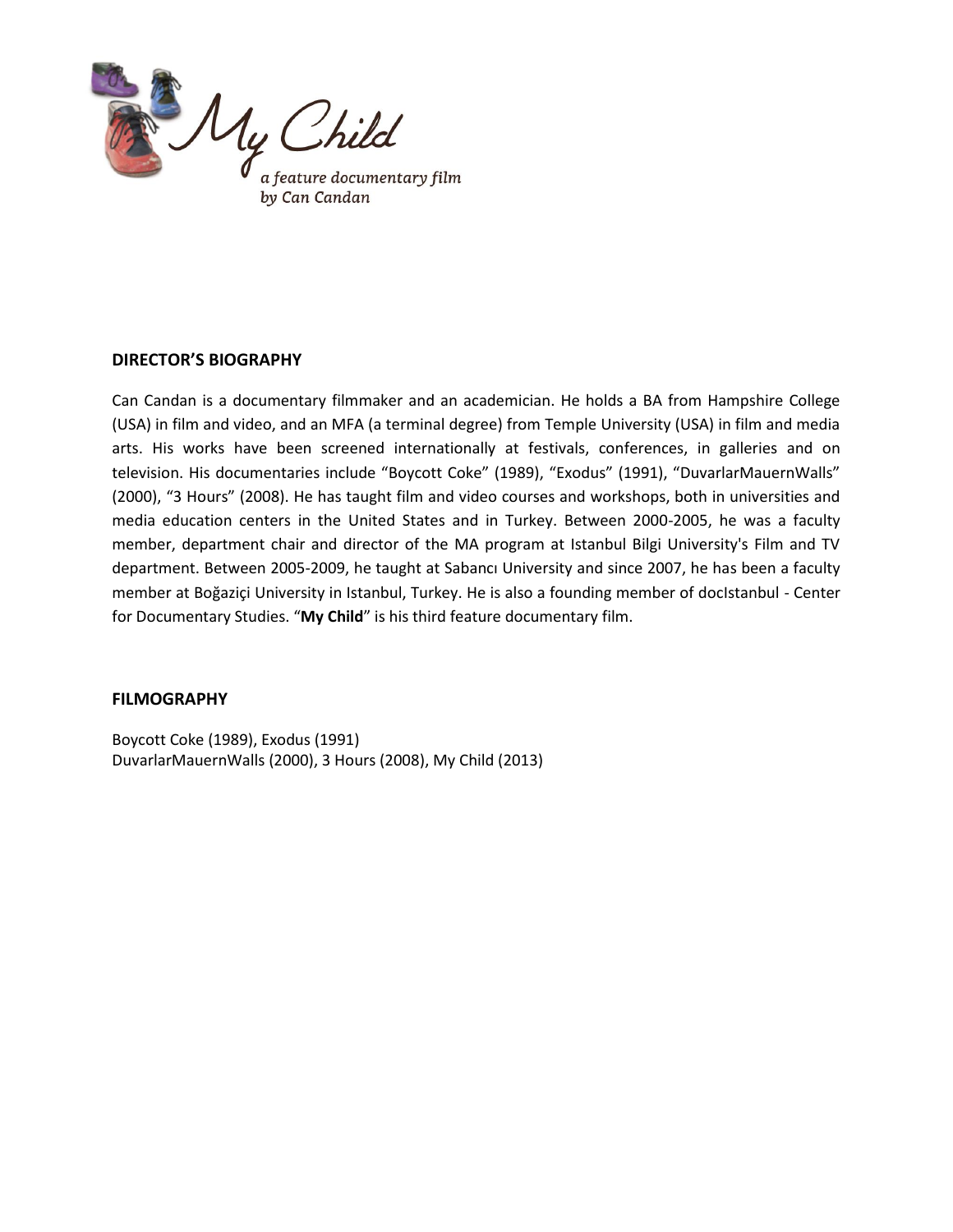

## **DIRECTOR'S STATEMENT**

The first time I encountered the parents featured in 'My Child' was at a conference in 2010,where they were talking very openly and movingly about their experiences of parenthood. As I sat there listening in tears, both as an adult child and as a parent of a young boy, I realized that, although they were talking about their unique personal experiences, they were also addressing something that each of us can relate to: a person's struggle to be who s/he really is, and to be accepted as such within the family and in the society. They were also fundamentally questioning what it means to be a parent, a family, and also an activist. I decided to make this film, because their stories needed to be heard by many more, and I wanted each viewer to feel what I was feeling as I was listening to their stories. When the parents responded with enthusiasm to the idea of making a documentary, we decided that this film had to be made and it had to me made right away, and it has been a very rewarding collaboration since then.

For me, the challenge was in bringing these moving stories to the audiences through a documentary without further marginalizing the subject, without perpetuating the existing prejudices and fears of the general public when it comes to LGBT issues. I decided to make a very simple film, where the viewer is left alone with the stories and the protagonists, who recount their very own intimate experiences, demanding the viewer's attention and participation. This film is less about activism per se, but more about a human experience of struggle, transformation and hope that each viewer, through empathy, can relate to.

What these parents have been able to do in a very short amount of time in Turkey is something that activists struggle to do for years of political activity. They have brought the plight of LGBT individuals from the margins to the center of this society. By sharing their stories, they have been able to touch people's hearts, change their minds, and move them into action.

Since we decided to make this film in the fall of 2010, tens of LGBT individuals have been killed in hate crimes in Turkey, and hundreds elsewhere in the world. We have to stop the violence and discrimination against LGBT individuals right now. In this basic struggle for human rights, we have a lot to learn from these courageous and inspiring parents. Listening to their stories and reflections, participating in their activism through this film could be a good place to start with.

*Can Candan, January 2013*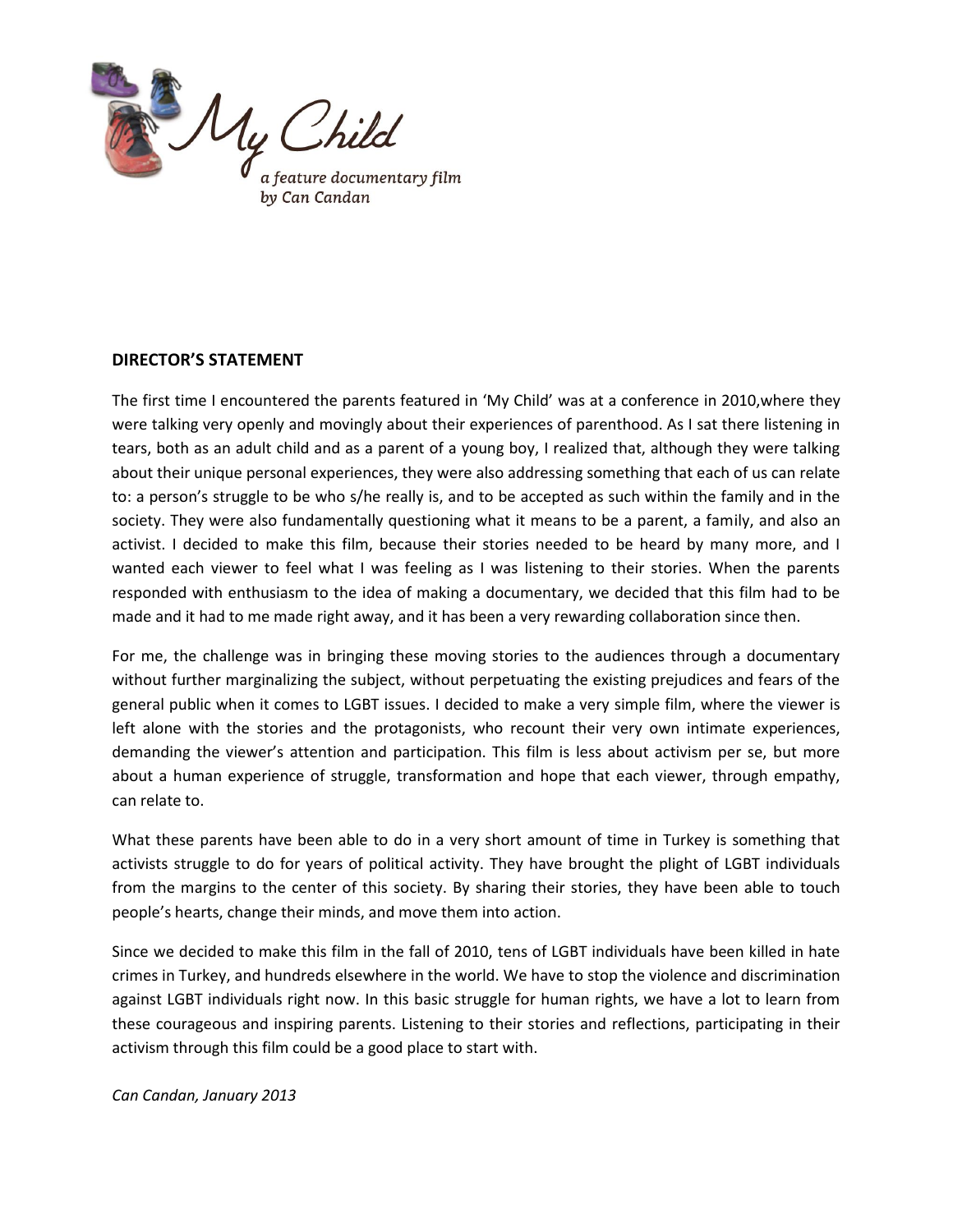

## **PARENTS AND LISTAG**



LISTAG, founded in 2008, is a solidarity and support group for friends, families, and especially parents of LGBT individuals, which actively works against homophobia, transphobia, discrimination, and hate crimes.

LISTAG organizes weekly meetings where newcomers are introduced to the group and forthcoming activities are planned, as well as monthly dinner parties where they get together with families of LGBT individuals. LISTAG also meets every first Thursday of each month with volunteer psychiatrists and psychologists from the Society for Sexual Education Treatment and Research (CETAD) to discuss subjects like sexual identity, sexual orientation, sexual roles and behavior, and gender. LISTAG parents joins also "coming out" meetings at Lambda Cultural Center every third Saturday of each month.

To gain visibility in Turkey, they participate in discussions, panels and meetings in cooperation with NGOs and universities, giving interviews to the media. In addition, LISTAG has been participating in the annual Istanbul Pride March since 2008, and has become one of the most striking groups in these marches. LISTAG also cooperates with other parent and family organizations in the world, organizing joint meetings with AGEDO (Italy), BEFAH (Germany), FFLAG (England), and AMGYL (Spain).

Since 2008, LISTAG has opened up an important political space within Turkish society. Acting in solidarity with LGBT individuals and their organizations, LISTAG has intervened in the current political sphere, by releasing public statements and engaging with politicians, thus becoming a crucial component of the movement. It has also encouraged LGBT individuals, by reminding them that it is not impossible to come out to their families.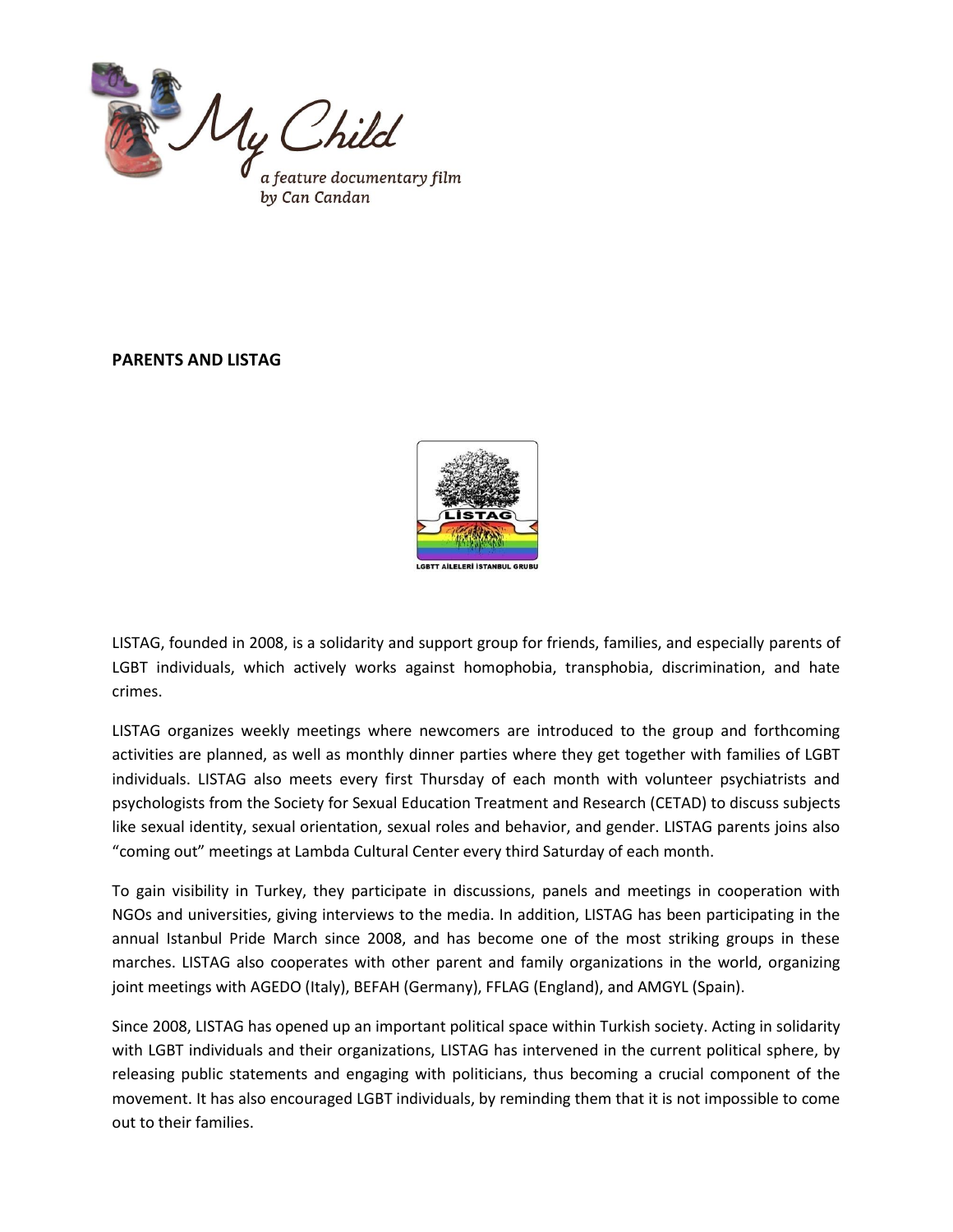

## **Redefining what a family is…**

The most important contribution of LISTAG to our society has been in offering an alternative to the notion of a traditional family. LISTAG parents, sometimes faltering, other times accepting, always making an effort, and never losing the capacity to re-discover, but most importantly always with 'unconditional love', have been able to question and challenge the culturally inherited traditional family codes based on kinship and territory. With reference to Judith Butler's concept of 'performativity', we can define this new 'family' as "an intentional family, which comes to being through conscious effort."

In every meeting and demonstration they participate in, LISTAG parents stand by their LGBT children with the message 'I'm on my child's side!' and remind us that another type of family is possible and despite the prevailing assumptions, anybody's child or relative can be an LGBT individual.

These parents, through their children's sexuality, have managed to openly discuss their own sexuality, as well as issues around sexuality in Turkey. They have also made great efforts to help other families whose children have recently come out, by teaching them that homosexuality, bisexuality, or transsexuality is not a physical abnormality or perversion. In this way, they have been lifesavers to countless families by reminding them that they are not alone in this world.

The film features seven parents (including two couples) of LGBT individuals and two LGBT-rights activists who make up the core of LISTAG ('Families of LGBT in Istanbul').

contactlistag@gmail.com

listag.wordpress.com/

www.facebook.com/groups/listag/

twitter.com/LGBTTAileGrubu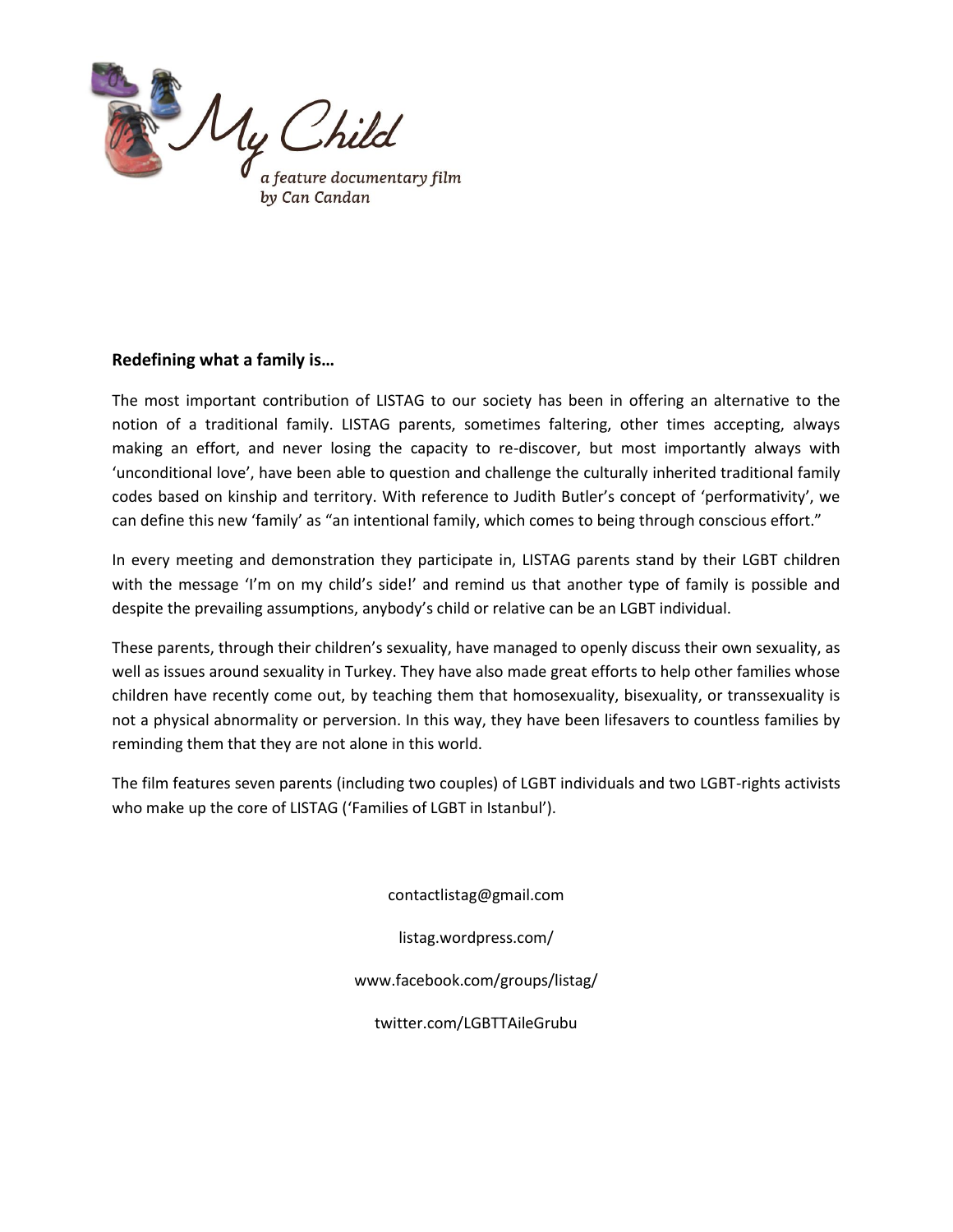

## **FESTIVALS & AWARDS:**

- 12th !f International Independent Film Festival, Istanbul-Ankara-Izmir, Turkey, February-March 2013
- $\bullet$  2<sup>nd</sup> Warsaw Turkish Films Week and Film Market, Poland, April 2013
- $\bullet$  3<sup>rd</sup> Nar Film Festival, Antep, Turkey, May 2013
- 15<sup>th</sup> International Eskisehir Film Festival, Turkey, May 2013
- 16<sup>th</sup> Flying Broom Women's Film Festival, Ankara, Turkey, May 2013
- $\bullet$  6<sup>th</sup> Ege Documentary Film Days, Izmir, Turkey, May 2013
- 3 rd Filmamed Documentary Film Festival, Diyarbakir,Turkey, May 2013 **JURY SPECIAL PRIZE**
- 6<sup>th</sup> Documentarist Istanbul Documentary Days, Turkey, June 2013
- $\bullet$  7<sup>th</sup> Balıkesir Cinema Days, Turkey, June 2013
- $\bullet$  6<sup>th</sup> International Documentary and Short Film Festival of Kerala, India, June 2013
- 19<sup>th</sup> MedFilm Festival, Rome, Italy, June 2013
- London Open City Docs Film Fest, UK, June 2013
- $\bullet$  8<sup>th</sup> Lemesos International Documentary Film Festival, Cyprus, August 2013
- 12<sup>th</sup> DokuFest International Documentary and Short Film Festival, Kosovo, August 2013
- 37<sup>th</sup> Montreal World Film Festival, Canada, August 2013
- 15th Thessaloniki International LGBTQ Film Festival, Greece, September 2013 **BEST FILM AWARD**
- 3<sup>rd</sup> Bodrum Turkish Films Week, Turkey, September 2013
- $\bullet$  8<sup>th</sup> Nuremberg International Human Rights Film Festival, Germany, October 2013
- $\bullet$  6<sup>th</sup> Cape Town & Winelands International Film Festival, South Africa, November 2013
- $\bullet$  8<sup>th</sup> Pravo Ljudski Film Festival Sarajevo, Bosnia and Herzegovina, November 2013
- "Filmreihe Tüpisch Türkisch" Cologne Turkish Films Week, Germany, November 2013
- 18th Boston Turkish Festival Documentary & Short Film Competition, USA, November 2013 **BEST DOCUMENTARY AUDIENCE AWARD**
- $\bullet$  6<sup>th</sup> This Human World Vienna International Human Rights Film Festival, Austria, December 2013
- 3<sup>rd</sup> EU Human Rights Film Days, Turkey, December 2013
- 5<sup>th</sup> Merlinka International Queer Film Festival, Serbia, December 2013, Bosnia&Herzegovina, February, 2014
- 7<sup>th</sup> One World Romania International Human Rights Documentary Film Festival, Romania, March 2014
- London Human Rights Watch Film Festival, UK, March 2014
- 25<sup>th</sup> Munich Turkish Film Days, Germany, March 2014
- 21<sup>th</sup> Multicultural Film Festival, Amherst, MA, USA, March 2014
- 11<sup>th</sup> Paris Turkish Films Festival, France, April 2014
- 4<sup>th</sup> International Youth Film Festival, Bursa, Turkey, April 2014
- TISFEST Teen International Shorts Festival, Istanbul, Turkey, April 2014
- 17th Flying Broom Women's Film Festival, Ankara, Turkey, May 2014 **- THEME AWARD**
- 9<sup>th</sup> International Labor Film Festival, Istanbul, Turkey, May 2014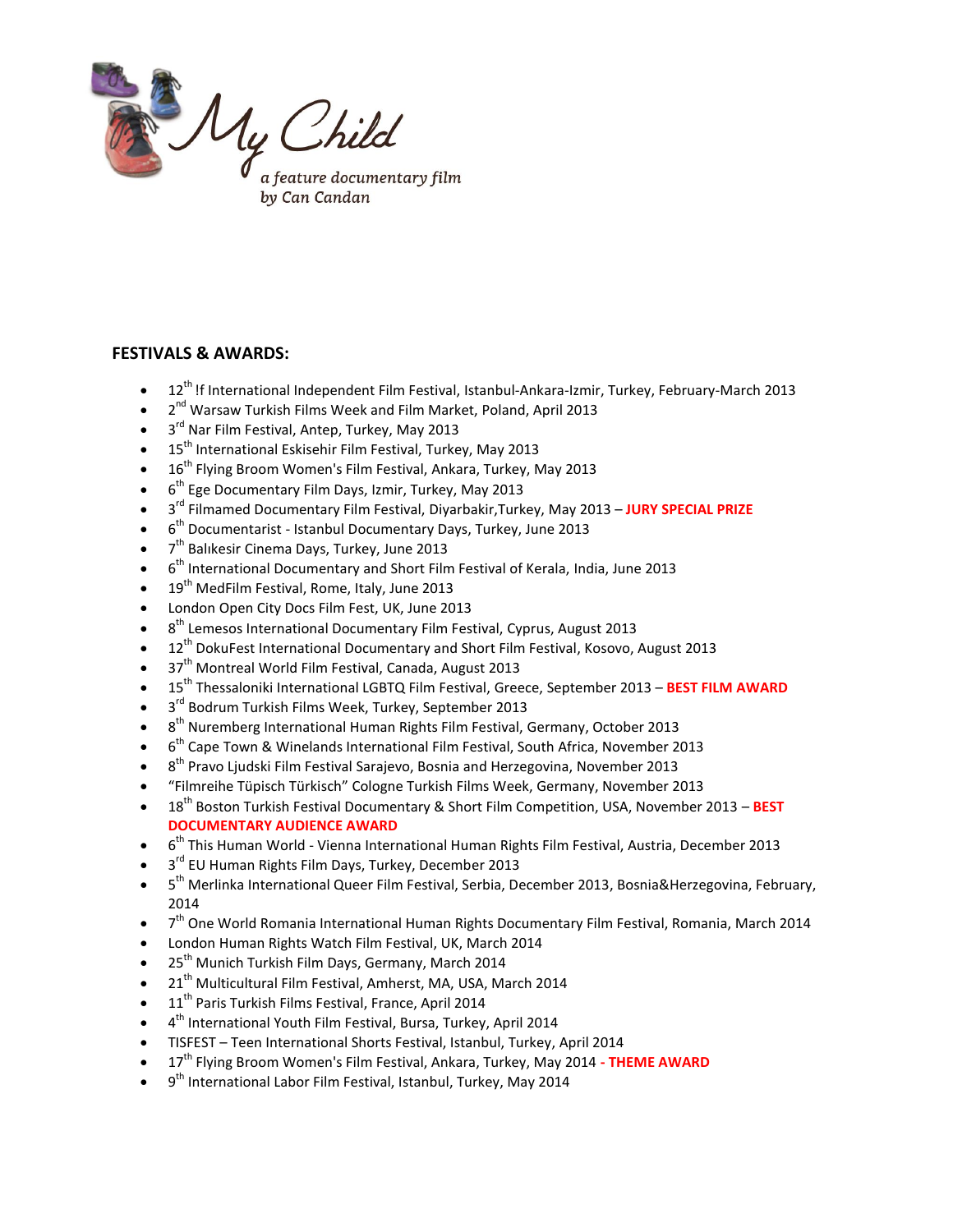

- 13<sup>th</sup> Moldovan LGBT Pride Festival, Moldova, May 2014
- 13<sup>th</sup> New York Turkish Film Festival, NY, USA, May 2014
- 5<sup>th</sup> Kashish Mumbai International Queer Film Festival, India, May 2014
- 3<sup>rd</sup> International Children's Rights Film Festival, Bursa, Turkey, May 2014
- 18<sup>th</sup> International Documentary Film Festival of Santiago, FIDOCS, Chile, June 2014
- $\bullet$  8<sup>th</sup> FIWOM Film Festival for Women's Rights, South Korea, September 2014
- 3<sup>rd</sup> Queerstreifen Film Festival, Regensburg, Germany, November 2014
- 18<sup>th</sup> Queersicht LGBT Film Festival, Bern, Switzerland, November 2014
- $\bullet$  6<sup>th</sup> Passion for Freedom Festival, UK, November 2014
- 7<sup>th</sup> Beijing Queer Film Festival, China, November 2014
- Seattle Turkish Film Festival, WA, U.S.A., November 2014
- $17<sup>th</sup>$  International 1001 Documentary Film Festival, Istanbul, Turkey, December 2014
- Vancouver Turkish Film Festival, Canada, January 2015
- 18th Pink Apple Gay and Lesbian Film Festival, Zurich, Switzerland, May 2015 **BEST DOCUMENTARY AUDIENCE AWARD**
- Red Tulip Film Festival, Rotterdam, Netherlands, June 2015
- Bozcaada International Festival of Ecological Documentary, Turkey, October 2015
- Kreivės LGBT Festival, Vilnius, Lithuania, August 2015
- Queer Loox Rotondes, Luxembourg, June 2016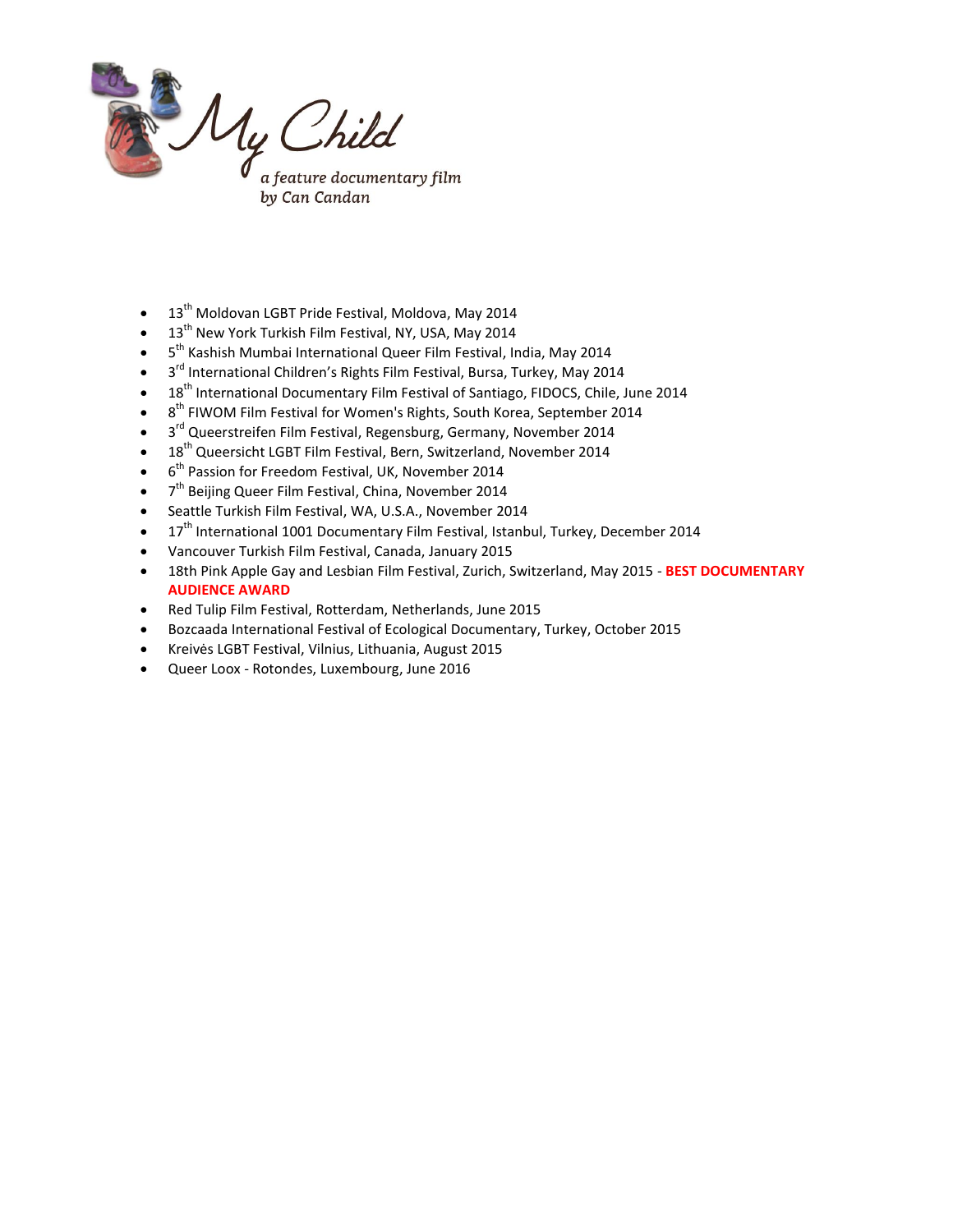

**TEAM**

## **Can Candan** *Director, Producer*

Can Candan is a documentary filmmaker and an academician. He holds a BA from Hampshire College (USA) in film and video, and an MFA (a terminal degree) from Temple University (USA) in film and media arts. His works have been screened internationally at festivals, conferences, in galleries and on television. His documentaries include "Boycott Coke" (1989), "Exodus" (1991), "DuvarlarMauernWalls" (2000), "3 Hours" (2008). He has taught film and video courses and workshops, both in universities and media education centers in the United States and in Turkey. Between 2000-2005, he was a faculty member, department chair and director of the MA program at Istanbul Bilgi University's Film and TV department. Between 2005-2009, he taught at Sabancı University and since 2007, he has been a faculty member at Boğaziçi University in Istanbul, Turkey. He is also a founding member of docIstanbul - Center for Documentary Studies. "**My Child**" is his third feature documentary film.

## **Ayşe Çetinbaş**

#### *Producer*

Ayşe Çetinbaş is a producer and director. She graduated from the Economics Department of Istanbul University and has worked as a producer in various domestic and international documentary projects. She was the producer of the documentary 'Prison Nr.5: 1980-84' which received the Antalya Golden Orange Best Documentary Award in 2009, the Best Documentary Award of 2009 from SIYAD (Association of Turkish Film Critics) and Best Documentary award at Ankara Film Festival in 2009. 'Yıldız Alpar: From Bedii Raks Till Today' was the first documentary she directed. She is the co-founder of Surela Film Productions, where she produced the recent myth-shattering feature documentary 'Bakur/North' (2015) about the PKK guerillas during the ceasefire period in Turkey.

## **Gökçe İnce**

#### *Producer, Editor*

Documentary filmmaker and editor Gökçe İnce, graduated from Middle East Technical University's Chemistry Department. After finishing her MS in the Industrial Design Department of the same university, she received her MA from Istanbul Bilgi University's Film and Television Department in 2009. She worked on various documentary films including "Muezzin", where she was the assistant director and editor. "Muezzin" was screened at Karlovy Vary and Sarajevo Film Festivals. She has been working as an editor since 2008, has begun to produce documentaries with Ayşe Çetinbaş.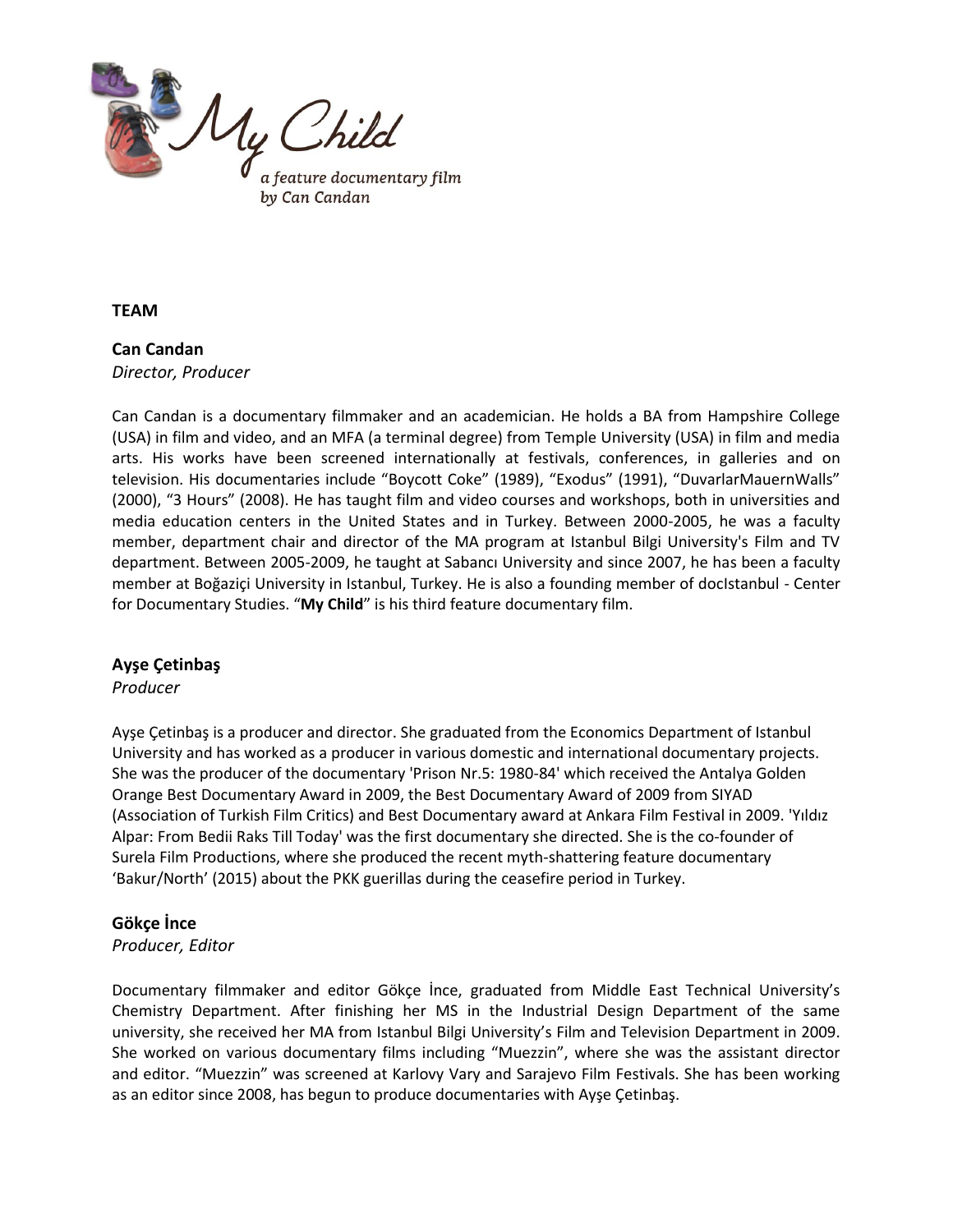

# **H. Metehan Özkan**

*Co-producer*

Hasan Metehan Özkan, graduated from Marmara University's Department of Political Sciences and International Relations in 1998. He received his MBA from Yeditepe University and is currently a Ph.D. student in the Department of Anthropology there. Between 1996-2000 he worked for the Istanbul Office of International Immigration Organization of the United Nations. Later he was involved in Civil Involvement Projects of Sabancı University. He is writing his dissertation on the families of LGBT individuals, which is at the core of the organization LİSTAG (Families of LGBT in Istanbul), where he works as a volunteer.

## **Oğuz Yenen**

#### *Director of Photography*

Oğuz Yenen teaches video production, short film production and lighting courses at Istanbul Bilgi University. Since 1984, he has worked in film projects as director of photography, especially in Germany. Since 2001, he has taught film courses in Turkey, at Bahçeşehir University, Kadir Has University and Middle East Technical University. Between 2007-2011, Oğuz Yenen was the lighting designer for the exhibitions at Santral Istanbul.

#### **Mehmet Tarhan**

*Project Advisor*

Mehmet Tarhan is a conscientious objector and a LGBT activist. Until 2000 he worked as a veterinary health technician in Diyarbakır-Lice. In 2001 he resigned and got involved in the LGBT movement and the same year he declared his conscientious objection. Tarhan works at SPoD Social Policies, Gender Identity and Sexual Orientation Studies Association as Field Coordinator in Accessing Law and Justice.

## **Boysan Yakar**

#### *Assistant Director*

Boysan Yakar graduated from Yıldız Technical University, Department of Integrated Arts in 2008. Since 2005 he has been active in the LGBT Movement in Turkey. He worked as an assistant director and producer in the short documentaries "Transvestite Terror" (International Izmir Short Film Festival, Best Documentary, 2005), "We're Walking" (Akbank Short Film Festival, Honorable Mention in Documentary Award, 2007) and "The Transvestites" (2009). He also appeared as an actor in video performances "Empty Street" (2008), and "Only Me-letthegoodtimesroll" (2010). Yakar, has been a volunteer for LİSTAG since 2010.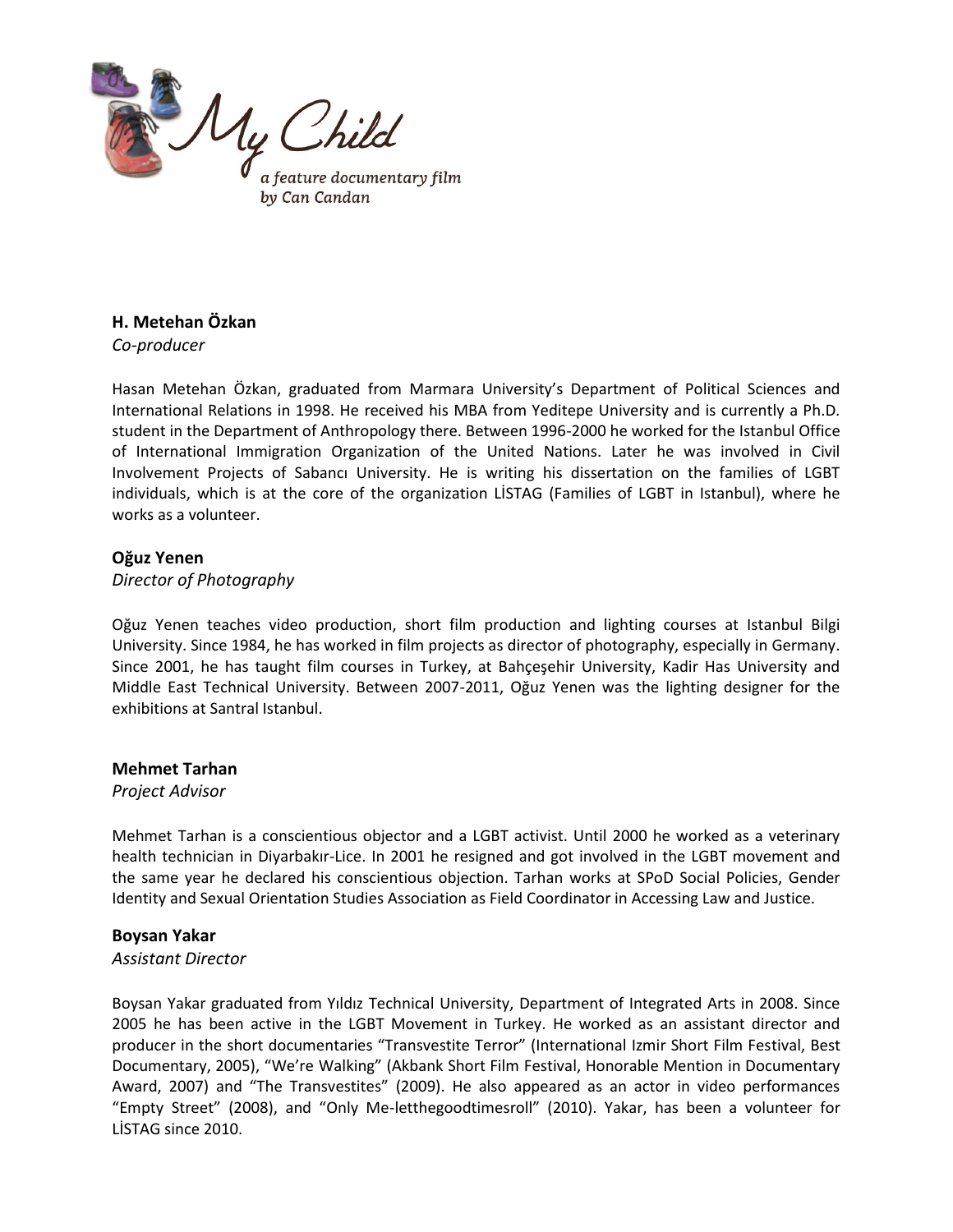

## **FILM CREDITS:**

## **Participants**

Ömer Ceylan, Şule Ceylan, Günseli Dum, Pınar Özer, Sema Yakar, Nilgül Yalçınoğlu, Zeki Yalçınoğlu

H. Metehan Özkan, Mehmet Tarhan

Ali Murat Akay, Hatice Cengiz, Nusret Ercan, Seven Kaptan, Feride Ünal, Aynur Sütçü, Hakan Yakar, Nesrin Yetkin, Emrah, Ilgaz, İlksen, Kuzey, Zeliş, özge don karlos and Participants of the 20<sup>th</sup> Istanbul Pride Week March

**Written and Directed by**

Can Candan

**Producers** Can Candan, Ayşe Çetinbaş, Gökçe İnce

## **Co-producer**

H. Metehan Özkan

**Director of Photography**

Oğuz Yenen

# **Editing**

Gökçe İnce

# **Assistant Director**

# Boysan Yakar

# **Sound Recording**

Öğünç Hatipoğlu

# **Production Manager**

Gökçe İnce

**Additional Camera** Koray Kesik, Oytun Orgül, Levent Çetin, Merve Kayan, Melisa Önel

#### **Additional Sound Recording**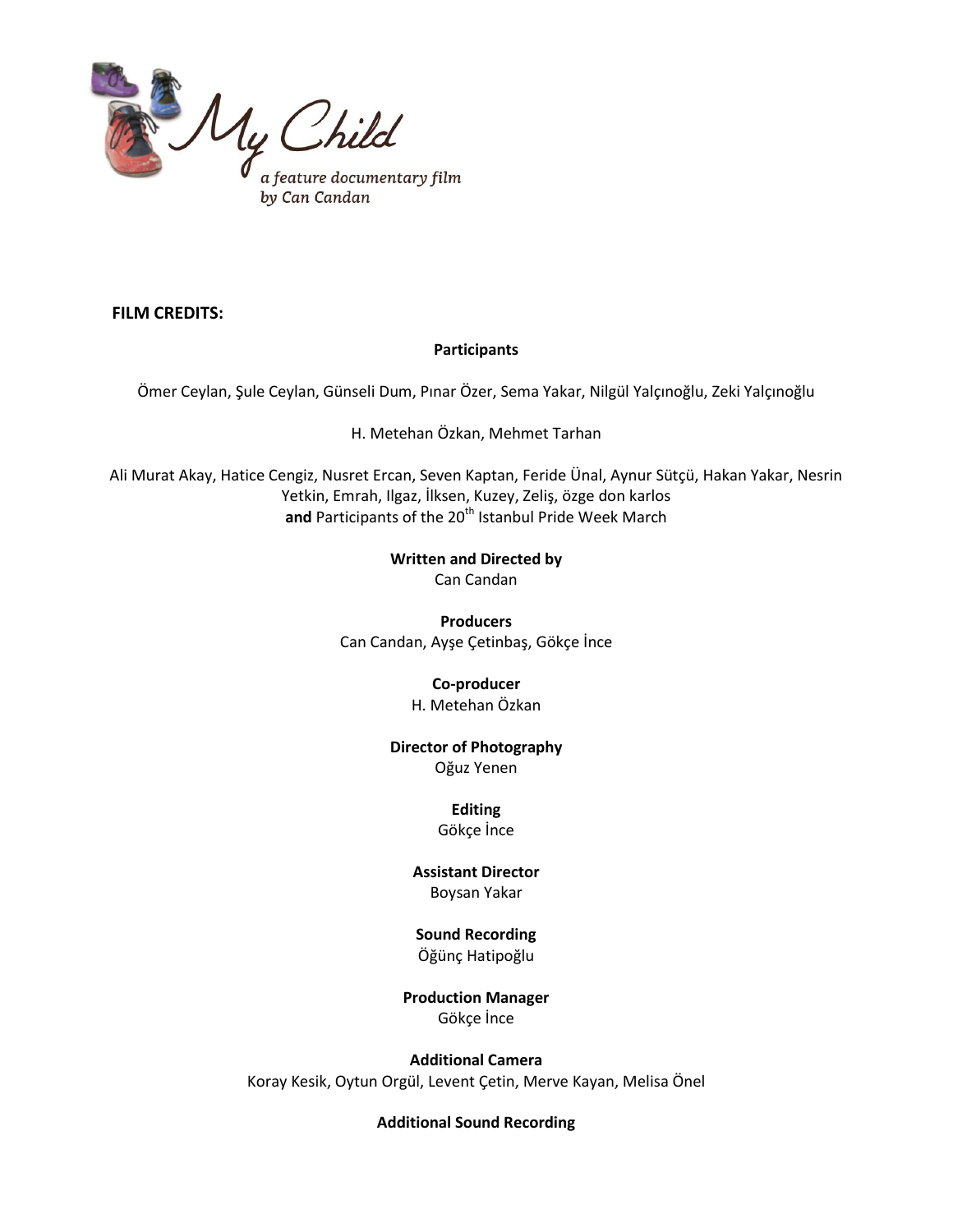

Eren Dönmez

**Sound Design** Umut Şenyol

**Color Correction** Ufuk Genç - Cine Chromatix, Berlin

**Title Design** Emre Parlak – Fevkalade, Deniz Cem Önduygu - Fevkalade

> **Sound Mix** Christian Wilmes - Cine Impuls, Berlin

> > **Photographs** Erkin Ön, Dilek Yaman

**Graphic and Web Design** Emre Parlak – Fevkalade, Deniz Cem Önduygu – Fevkalade, Ekin Yaşa, Erdem Demir

> **Project Advisors** H. Metehan Özkan, Mehmet Tarhan

> > **Publicity Consultant** Metin Göksel

**Press** Ayşe Çetinbaş, Mehtap Doğan – Media Partner

**Production Assistants** Deniz Nihan Aktan, Yaprak Aydın, Rüzgâr Buschky, Feyha İren, Mert İzcan, Umut Kocagöz, Ekin Yaşa

> **Transcriptions** Deniz Nihan Aktan, Çiğdem Kesik, Emine Tarhan

**Subtitles** Jacob Watson - Alias, Berlin, Yaprak Aydın, Can Candan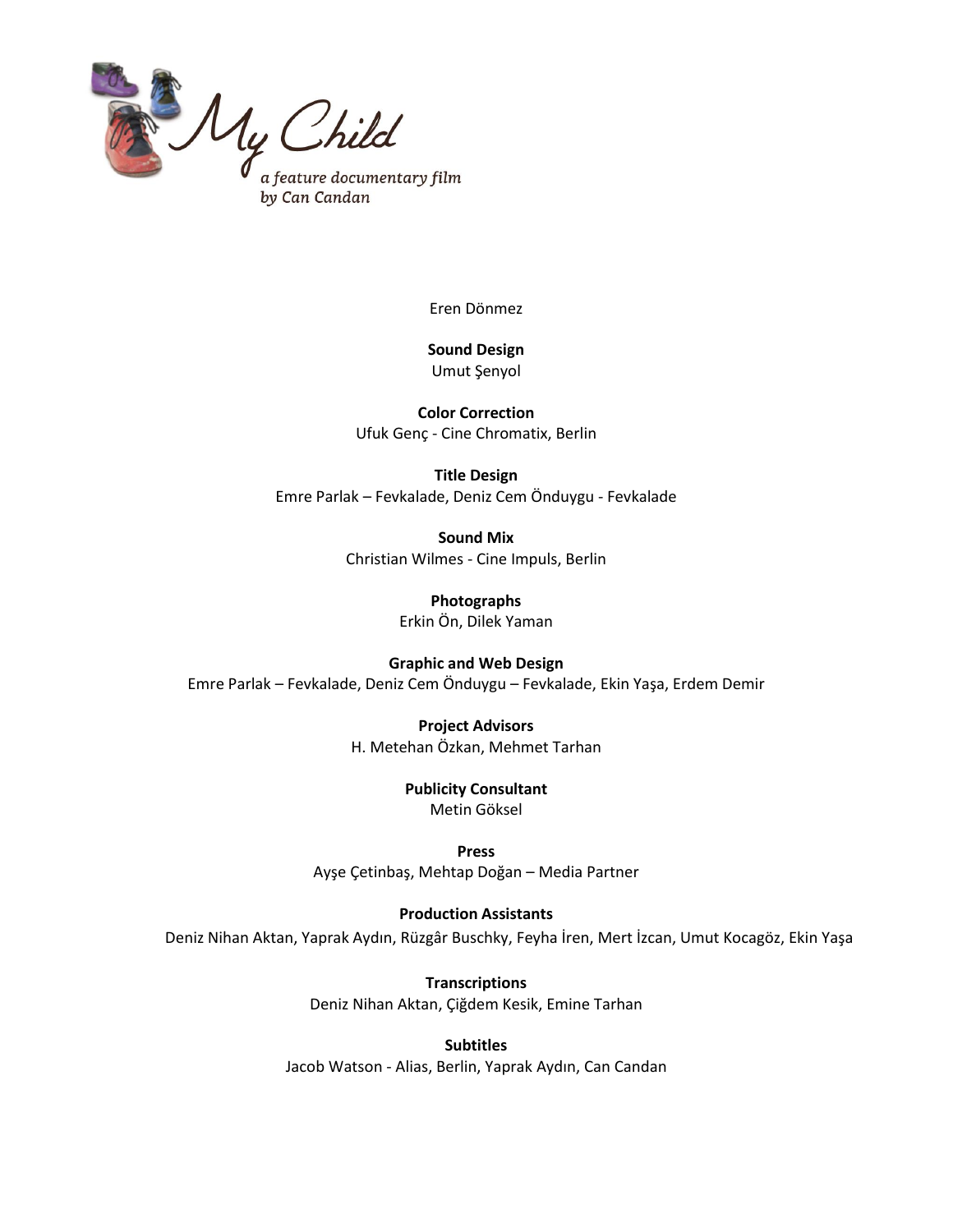

#### **Thanks**

Açık Radyo Altyazı Aylık Sinema Dergisi BİANET Bant Mag Direnişin Ritimleri İstanbul İstanbul Sweet Home Habertürk TV Kumbara Cafe Kafası Karışık Kontrtenör & Kalp Kırmayan Erkekler Orkestrası

Laterna NEYSE NetCopy Center Punto Baskı Çözümleri Saly Angoz SPoD Sosyal Politika, Cinsiyet Kimliği ve Cinsel Yönelim Çalışmaları Derneği Zencefil

**Special Thanks** LİSTAG Aileleri

**Crowd Funding** IndieGoGo

## **Fiscal Sponsor**



Kumbara Art Workshop and Solidarity Association